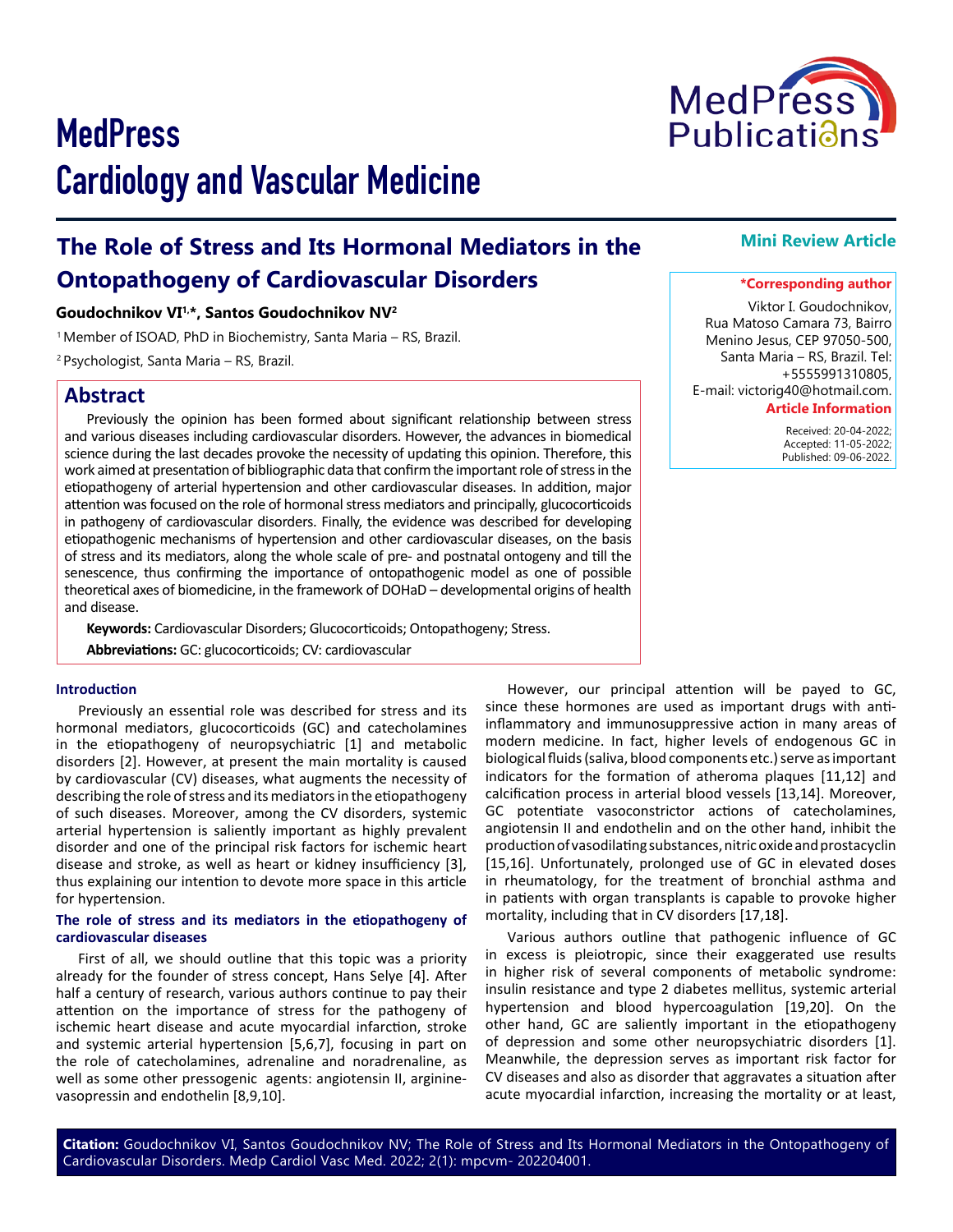causing enormous difficulties for rehabilitation [21,22]. Finally, the depression and stress appear to have similar pathophysiologic mechanisms [23].

It is important to note that stress has significant contribution for CV diseases including hypertension in occupational medicine [24]. On the other hand, stress management has principal interest in CV rehabilitation, since one of the most important factors of mortality in depressed patients is CV [25]. As a matter of fact, in modern world, full of demands, expiry dates and other frustrating complications, many persons are exposed to stress, including the work circumstances and problems, especially in the intermediate age categories (35-54 yr) [26]. In addition, in postmenopausal period (approx. after the age of 50 yr) the women lose their antihypertensive estrogenic protection, probably based on stimulated production of vasodilatory agents [16].

#### **The role of glucocorticoids in the ontopathogeny of cardiovascular disorders**

The importance of GC is especially significant as the targets and mediators of the phenomena of programming / imprinting, in the paradigm of developmental origins of health and disease (DOHaD) [27]. This paradigm was elaborated primarily in a series of epidemiologic studies 20-30 yr ago and soon after that, in the investigations using experimental models of laboratory animals [28]. In particular, experimental models have clearly shown that administration of exogenous GC to laboratory animals (principally, rats and sheep) during gestation resulted, as referred to their offspring, in hypertension that was amplified along postnatal ontogeny scale [29,30]. Obviously, the necessity emerged soon to explain this pathogenic capability of GC and paradoxically, the principal organs important for such explanation were the kidneys and not those of CV system [31] (see Fig. A).



**Figure-A:** Possible mechanisms of glucocorticoid involvement in the phenomena of programming / imprinting.

In fact, the use of exogenous GC at the end of gestation and the beginning of postnatal life caused a diminution of the number of nephrons, principal morpho-functional units of kidneys. It appears that partially such pathogenic GC action is related to their capacity of accelerating the maturation of various tissues during the transition from pre- to postnatal life, with the diminution of cell proliferation and increase in the degree of cellular differentiation [32,33,34].

But the mechanisms that are much more important in this pathophysiologic sequence of events, appear to include the consequences of such diminution of nephrons number in postnatal life till the senescence. Here it is worth to remember at first that the kidneys, as well as other important organs such as heart, are highly complex and do not show, in significant mode, the capacity of regeneration, especially in adult life. Therefore, in order to meet the demands of growing body, the nephrons resting in lower number, suffer a certain hypertrophy, however their hyperfiltration, along the time scale, provokes accelerated wearand-tear, revealed in the augment of blood pressure, proteinuria and more rapid loss of kidneys functional ability, arriving finally at renal insufficiency [35,36]. Therefore, it is not a surprise that the resultant outcome of this pathophysiologic sequence of events is a significant diminution of a personal survival, principally in the intermediate age categories and in senescence [37].

Obviously, this pathophysiologic mechanism is important, first of all, for hypertension, however there exist another explanations that describe how GC augment the risk of various disorders, in this case via the alterations in proper organs of CV system (see also Fig. A). In experimental models it was shown that neonatal GC administration decreased cellular proliferation in the heart, provoking in this way the diminution of functional reserve and higher tendency to heart hypertrophy in posterior life [38, 39]. Meanwhile, the hypertrophy, especially of left ventricle, serves as important risk factor for heart insufficiency in posterior life [40].

In addition, GC excess in early ontogeny caused a disequilibrium between cardiomyocyte growth and the number of accompanying capillaries, due to the capacity of these hormones to inhibit angiogenesis [41,42]. As a result of such disequilibrium, a predisposition is formed to lower coronary perfusion, what can have a critical role in the situations of functional overload of the heart during some stress situations.

On the other hand, it was suggested that adverse environment in perinatal period is able to interfere with biosynthesis of elastin, an important protein of large arteries that is responsible for their elasticity and therefore, a continuous flux of blood during diastole (see again Fig.A). It is worth to mention that elastin is not produced in postnatal life, but this does not affect a personal survival immediately, due to extremely long half-life of this protein, more than 40 yr. However, along the time scale, during several decades and due to constant mechanical stress, the elastic capacity of arterial wall begins to decrease slowly, what partially explains almost universal augment of blood pressure with the age. The problem here is that in the case of lower elastin content, due to the influence of adverse environment, including GC excess in perinatal ontogeny, the period of CV system functioning without failures may really diminish [43,44].

Clearly enough, arterial blood vessels possess a compensatory mechanism, i.e collagen synthesis, but unfortunately, such mechanism is accompanied by the augment of vascular wall width, and moreover, it does not re-establish the necessary elasticity, thus allowing for greater vulnerability of large arteries, in the face of mechanical stress [45].

Finally, maternal hypercholesterolemia during gestation, including the sequelae of hypercortisolism, can provoke an augment of lipid deposits in the fetal arteries and therefore, more rapid progression to atherosclerosis in the offspring [46].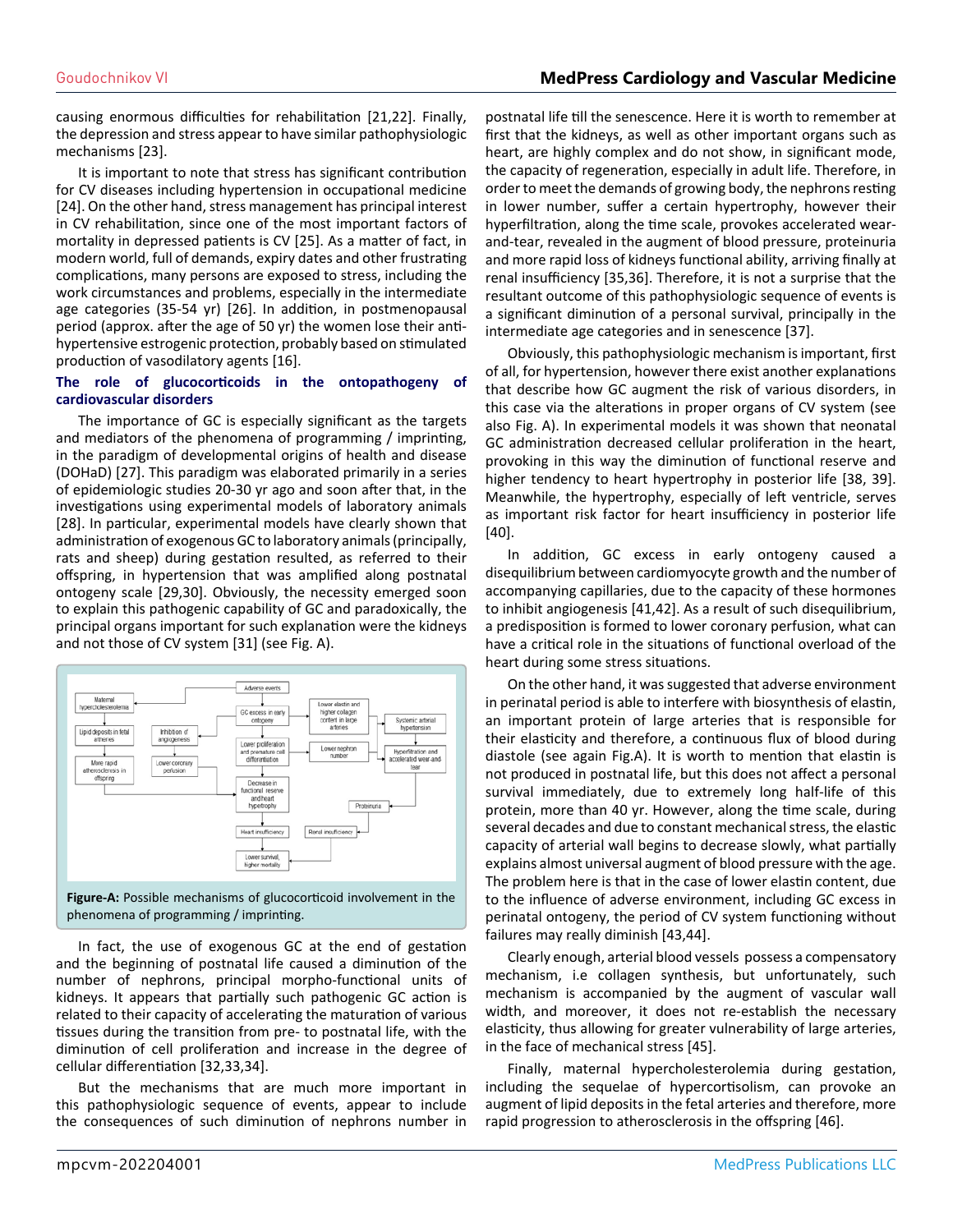## Goudochnikov VI **MedPress Cardiology and Vascular Medicine**

## **Ontopathogenic model in relation to pediatric use of glucocorticoids:**

Obviously, the first emergent question is why GC are widely used in medicine as a whole and in pediatrics, if their adverse effects are so salient, including in long term? In this regard, it is worth to remember briefly a history of these drugs. After their discovery at the end of the decade of 1950s, GC presented themselves at first in almost perfect fashion, with excellent efficacy for the treatment of rheumatoid arthritis and many other inflammatory and autoimmune disorders [47]. On the other hand, from the end of the last century, GC use was promoted in obstetrics and neonatology, by means of their administration to pregnant women or premature infants, principally in order to accelerate pulmonary maturation in perinatal period [48]. In many cases GC literally save the lives and unfortunately, till the present moment nothing better exists on pharmaceutical market for their substitution. Therefore, as several authors affirm [49], some physicians make a "Faustian agreement", considering simply that the benefits are more important, than the risks… Certainly, pharmaceutical industries are looking for the ways to alleviate adverse GC effects, developing, e.g. selective agonists of GC receptors (SEGRA), but unfortunately, in practice the latter drugs have not exited from pre-commercial phase.

#### **Final comments**

As a matter of fact, chronic stress is able to provoke elevated and intense exposure to endogenous GC in such a way that can augment a predisposition to age-related disorders and to the proper aging, including in long term, if such exposure occurs already during early ontogeny, pre- and postnatal [50]. This is especially important in the cases of infantile and juvenile work in excess, since chronic stress of such work and adverse conditions in general serve in cumulative mode for the phenomenon of biological embedding in postnatal life, thus augmenting the complexity of the ontopathogenic model [51].

Therefore, previously we have performed a search in world literature for the ways of diminishing the adverse impact of exaggerated stress or GC in excess. It was shown that various hormones and some non-hormonal substances are able to diminish unfavourable GC effects both in perinatal period and in adult life. Among them one can mention melatonin and neuroactive steroids [52], somatolactogens and related peptides [53,54], as well as some antioxidants [55]. The principal problem is that for their ample use in combination with GC, a number of prolonged investigations and large-scale clinical trials are necessary. Therefore, on our opinion, it is worth to pay more attention at present to non-drug options of antistress procedures [56], but this topic would be important part of our future publication.

## **Notes added in proof**

In fact, we study GC and stress, both in experiments and theoretically, for already 30 years and nevertheless, a lot of questions remain poorly understood yet, despite of enormous efforts of scientific community since the discovery of these hormones close to the end of the first half of 20th century. One of the causes of such situation is the paradigm of translational biomedicine, when the data obtained on experimental models of laboratory animals (rats, mice and others) are transferred for interpretation in humans, due to intrinsic differences between species. However, earlier and at present we don't have any other choice, principally because of ethical problems and logistics of experimental studies. For example, bioethical aspects are especially complicated, when the data should be obtained on pregnant women and newborn infants, and at least in these cases experimental models on laboratory animals are the only solution. Moreover, because of much shorter lifespan and duration of ontogenic periods, rodents are the unique option for rather expensive experimentation related to ontopathogenic model. Even with such advantages and excuses, the problems still remain, including the degree of maturity at birth and type of placenta, but sometimes, as in our case, at least partially, these differences can even help, considering that neonatal rats are similar to premature human infants.

What for GC, not these hormones per se are problematic, but their use in excess and paradoxically, also the lack of them in situations like post-adrenalectomy, because of enhanced levels of pro-inflammatory cytokines. On the other hand, till the present moment it is not completely clear, where is the threshold separating physiological and pharmacotoxicological GC effects. Really, GC possess biphasic action describing the phenomenon of hormesis, but in the case of long-term treatment with them, allostatic load and even overload can emerge (see discussion in [57]), since not only GC dosage, but also the time period of treatment are important, generating the product of dosage (in mg) multiplicated by the time of exposure (e.g., in days). Moreover, the regimen of GC pharmacotherapy (oral or inhaled, every day or on alternate days) and the pharmaceutical GC forms with different potency and lipid solubility are also highly important [47].

Therefore, we would like to address more dedicated readers to references cited, as well as to our previous papers, considering also that many of them were published in the Open Access journals and in addition, they are mirrored on ResearchGate and Academia websites. In conclusion, our goal continues to be not acting in favour of steroid phobia, but only for alerting clinical practitioners and other health professionals (chiefly, specialists in nursing and pharmacy) about the necessity of highly skillful management of GC pharmacotherapy, especially in perinatal period and in childhood.

## **Declaration**

Early version of this work was presented in abstract form at 20. Congresso de Stress da ISMA-BR, Porto Alegre - RS, Brazil on June 2020 (in Portuguese).

#### **Disclosure:**

The author declares there is no conflict of interest.

## **Funding:**

This study was not supported by any funding.

#### **Acknowledgement:**

Our great thanks are to anonymous reviewer for important proposals that allowed to significantly improve this article.

## **References**

- 1. [Goudochnikov VI. The role of stress and glucocorticoids](https://clinmedjournals.org/articles/jgmg/journal-of-geriatric-medicine-and-gerontology-jgmg-4-054.php)  [in pathogeny of age-related neuropsychiatric disorders. J](https://clinmedjournals.org/articles/jgmg/journal-of-geriatric-medicine-and-gerontology-jgmg-4-054.php)  [Geriat Med Gerontol 2018; 4: 054.](https://clinmedjournals.org/articles/jgmg/journal-of-geriatric-medicine-and-gerontology-jgmg-4-054.php)
- 2. [Goudochnikov VI. Role of glucocorticoids and stress in](https://www.heraldopenaccess.us/openaccess/role-of-glucocorticoids-and-stress-in-pathogeny-of-diabetes-mellitus-and-related-disorders)  [pathogeny of diabetes mellitu](https://www.heraldopenaccess.us/openaccess/role-of-glucocorticoids-and-stress-in-pathogeny-of-diabetes-mellitus-and-related-disorders)s and related disorders. J [Diabet Metab Disord 2018; 5: 022.](https://www.heraldopenaccess.us/openaccess/role-of-glucocorticoids-and-stress-in-pathogeny-of-diabetes-mellitus-and-related-disorders)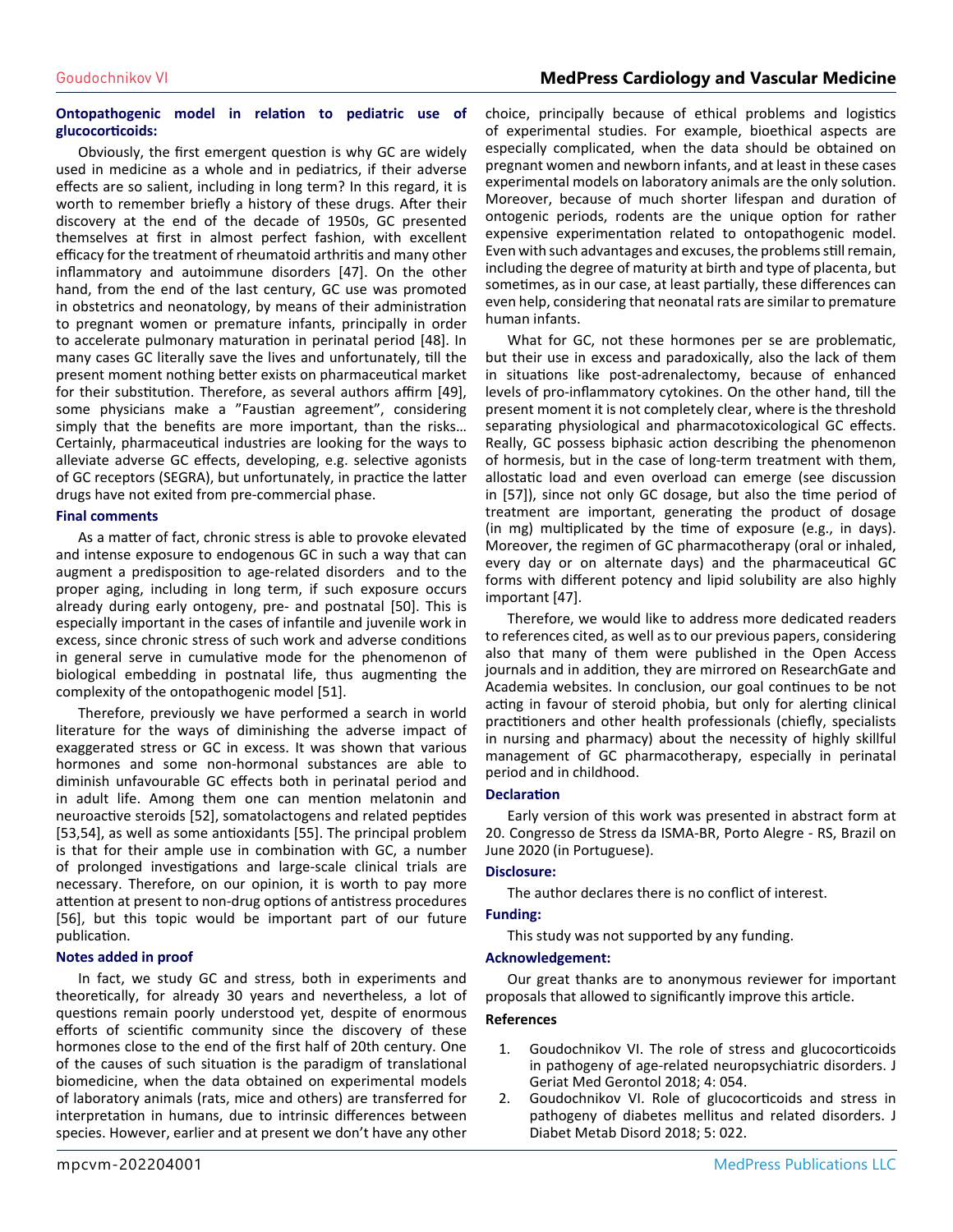# Goudochnikov VI **MedPress Cardiology and Vascular Medicine**

- 3. [Mindel G, Morrison AR. Is hypertension a disorder of](https://pubmed.ncbi.nlm.nih.gov/16020937/)  [volume control? What is the evidence? Nephron Physiol](https://pubmed.ncbi.nlm.nih.gov/16020937/)  [2005; 101: 63-71.](https://pubmed.ncbi.nlm.nih.gov/16020937/)
- 4. [Selye H. The evolution of the stress concept: Stress and](https://pubmed.ncbi.nlm.nih.gov/4990110/)  [cardiovascular disease. Am J Cardiol 1970; 26: 289-299.](https://pubmed.ncbi.nlm.nih.gov/4990110/)
- 5. [Craft TKS, de Vries AC. Vulnerability to stroke: Implications](https://www.ncbi.nlm.nih.gov/pmc/articles/PMC2802556/)  [of perinatal programming of the hypothalamic-pituitary](https://www.ncbi.nlm.nih.gov/pmc/articles/PMC2802556/)[adrenal axis. Front Behav Neurosci 2009; 3: 54.](https://www.ncbi.nlm.nih.gov/pmc/articles/PMC2802556/)
- 6. [Albert MA, Slopen N, Williams DR. Cumulative psychological](https://scholar.harvard.edu/davidrwilliams/publications/cumulative-psychological-stress-and-cardiovascular-disease-risk-focused)  [stress and cardiovascular disease risk: A focused review](https://scholar.harvard.edu/davidrwilliams/publications/cumulative-psychological-stress-and-cardiovascular-disease-risk-focused) [with consideration of black-white disparities. Curr](https://scholar.harvard.edu/davidrwilliams/publications/cumulative-psychological-stress-and-cardiovascular-disease-risk-focused)  [Cardiovasc Risk Rep 2013; 7: 318-325.](https://scholar.harvard.edu/davidrwilliams/publications/cumulative-psychological-stress-and-cardiovascular-disease-risk-focused)
- 7. [Murphy MO, Loria AS. Sex-specific effects of stress on](https://pubmed.ncbi.nlm.nih.gov/28468942/)  [metabolic and cardiovascular disease: Are women at](https://pubmed.ncbi.nlm.nih.gov/28468942/)  [higher risk? Am J Physiol 2017; 313: R1-R9.](https://pubmed.ncbi.nlm.nih.gov/28468942/)
- 8. [Adameova A, Abdellatif Y, Dhalla NS. Role of the excessive](https://pubmed.ncbi.nlm.nih.gov/19767873/#:~:text=Low concentrations of catecholamines stimulate,intracellular Ca2%2B overload in cardiomyocytes.) [amounts of circulating catecholamines and glucocorticoids](https://pubmed.ncbi.nlm.nih.gov/19767873/#:~:text=Low concentrations of catecholamines stimulate,intracellular Ca2%2B overload in cardiomyocytes.)  [in stress-induced heart disease. Can J Physiol Pharmacol](https://pubmed.ncbi.nlm.nih.gov/19767873/#:~:text=Low concentrations of catecholamines stimulate,intracellular Ca2%2B overload in cardiomyocytes.)  [2009; 87: 493-514.](https://pubmed.ncbi.nlm.nih.gov/19767873/#:~:text=Low concentrations of catecholamines stimulate,intracellular Ca2%2B overload in cardiomyocytes.)
- 9. [Flaa A, Rostrup M, Kjeldsen SE. Sympathoadrenal reactivity](https://link.springer.com/chapter/10.1007/978-3-319-75310-2_33) [to stress as a predictor of cardiovascular risk factors. J](https://link.springer.com/chapter/10.1007/978-3-319-75310-2_33)  [Hyperten 2012; 16: 13-18.](https://link.springer.com/chapter/10.1007/978-3-319-75310-2_33)
- 10. [Redfors B, Shao Y, Omerovic E. Stress-induced](https://pubmed.ncbi.nlm.nih.gov/23626469/)  [cardiomyopathy \(Takotsubo\) – Broken heart and mind?](https://pubmed.ncbi.nlm.nih.gov/23626469/)  [Vasc Health Risk Management 2013; 9: 149-154.](https://pubmed.ncbi.nlm.nih.gov/23626469/)
- 11. [Walker BR. Glucocorticoids and cardiovascular disease.](https://pubmed.ncbi.nlm.nih.gov/17984234/)  [Eur J Endocrinol 2007; 157: 545-559.](https://pubmed.ncbi.nlm.nih.gov/17984234/)
- 12. [Dekker MJHJ, Koper JW, van Aken MO et al. Salivary](https://pubmed.ncbi.nlm.nih.gov/18682510/)  [cortisol is related to atherosclerosis of carotid arteries. J](https://pubmed.ncbi.nlm.nih.gov/18682510/)  [Clin Endocrinol Metab 2008; 93: 3741-3747.](https://pubmed.ncbi.nlm.nih.gov/18682510/)
- 13. [Matthews K, Schwartz J, Cohen S, Seeman T. Diurnal](https://pubmed.ncbi.nlm.nih.gov/17012518/)  [cortisol decline is related to coronary calcification: CARDIA](https://pubmed.ncbi.nlm.nih.gov/17012518/) [study. Psychosom Med 2006; 68: 657-661.](https://pubmed.ncbi.nlm.nih.gov/17012518/)
- 14. [Hamer M, O'Donnell K, Lahiri A, Steptoe A. Salivary cortisol](https://academic.oup.com/eurheartj/article/31/4/424/415368)  [responses to mental stress are associated with coronary](https://academic.oup.com/eurheartj/article/31/4/424/415368)  [artery calcification in healthy men and women. Eur Heart](https://academic.oup.com/eurheartj/article/31/4/424/415368) [J 2010; 31: 424-429.](https://academic.oup.com/eurheartj/article/31/4/424/415368)
- 15. [Girod JP, Brotman DJ. Does altered glucocorticoid](https://pubmed.ncbi.nlm.nih.gov/15485680/)  [homeostasis increase cardiovascular risk? Cardiovasc Res](https://pubmed.ncbi.nlm.nih.gov/15485680/) [2004; 64: 217-226.](https://pubmed.ncbi.nlm.nih.gov/15485680/)
- 16. [Yang S, Zhang L. Glucocorticoids and vascular reactivity.](https://pubmed.ncbi.nlm.nih.gov/15320828/#:~:text=Glucocorticoids regulate vascular reactivity by,suppress the production of vasodilators.) [Curr Vasc Pharmacol 2004; 2: 1-12.](https://pubmed.ncbi.nlm.nih.gov/15320828/#:~:text=Glucocorticoids regulate vascular reactivity by,suppress the production of vasodilators.)
- 17. Maxwell SRJ, Moots RJ, Kendall MJ. Corticosteroids: Do they damage the cardiovascular system? Postgrad Med J 1994; 70: 863-870.
- 18. [Del Rincon I, Battafarano DF, Restrepo JF et al.](https://pubmed.ncbi.nlm.nih.gov/24504798/)  [Glucocorticoid dose thresholds associated with all-cause](https://pubmed.ncbi.nlm.nih.gov/24504798/)  [and cardiovascular mortality in rheumatoid arthritis.](https://pubmed.ncbi.nlm.nih.gov/24504798/)  [Arthritis Rheumatol 2014; 66: 264-272.](https://pubmed.ncbi.nlm.nih.gov/24504798/)
- 19. [Whitworth JA, Williamson PM, Mangos G, Kelly JJ.](https://www.ncbi.nlm.nih.gov/pmc/articles/PMC1993964/#:~:text=The cardiovascular consequences of cortisol,%2C insulin resistance%2C and dyslipidemia.)  [Cardiovascular consequences of cortisol excess. Vasc](https://www.ncbi.nlm.nih.gov/pmc/articles/PMC1993964/#:~:text=The cardiovascular consequences of cortisol,%2C insulin resistance%2C and dyslipidemia.)  [Health Risk Management 2005; 1: 291-299.](https://www.ncbi.nlm.nih.gov/pmc/articles/PMC1993964/#:~:text=The cardiovascular consequences of cortisol,%2C insulin resistance%2C and dyslipidemia.)
- 20. [Brydon L, Magid K, Steptoe A. Platelets, coronary heart](https://pubmed.ncbi.nlm.nih.gov/16183245/#:~:text=Platelet activation may be a,patients with advanced coronary disease.) [disease, and stress. Brain Behav Immun 2006; 20: 113-119.](https://pubmed.ncbi.nlm.nih.gov/16183245/#:~:text=Platelet activation may be a,patients with advanced coronary disease.)
- 21. Manica ALL, Leaes CGS, Frey BN, Juruena MF. The role of depression in coronary artery disease. Arq Bras Cardiol 1999; 73: 244-250.
- 22. [Koch HJ. Psychocardiology: The spectrum of stress in the](https://www.dovepress.com/psychocardiology-the-spectrum-of-stress-in-the-genesis-of-heart-diseas-peer-reviewed-fulltext-article-RRCC)  [genesis of heart disease: A point of view. Res Rep Clin](https://www.dovepress.com/psychocardiology-the-spectrum-of-stress-in-the-genesis-of-heart-diseas-peer-reviewed-fulltext-article-RRCC)  [Cardiol 2013; 4: 153-159.](https://www.dovepress.com/psychocardiology-the-spectrum-of-stress-in-the-genesis-of-heart-diseas-peer-reviewed-fulltext-article-RRCC)
- 23. [Miller GE, Blackwell E. Turning up the heat: Inflammation](https://journals.sagepub.com/doi/10.1111/j.1467-8721.2006.00450.x)  [as a mechanism linking chronic stress, depression, and](https://journals.sagepub.com/doi/10.1111/j.1467-8721.2006.00450.x)  [heart disease. Curr Direct Psychol Sci 2006; 15: 269-272.](https://journals.sagepub.com/doi/10.1111/j.1467-8721.2006.00450.x)
- 24. [Tsutsumi A, Kayaba K, Tsutsumi K et al. Association](https://pubmed.ncbi.nlm.nih.gov/11351051/)  [between job strain and prevalence of hypertension: A](https://pubmed.ncbi.nlm.nih.gov/11351051/) [cross-sectional analysis in a Japanese working population](https://pubmed.ncbi.nlm.nih.gov/11351051/)  [with a wide range of occupations: the Jichi Medical School](https://pubmed.ncbi.nlm.nih.gov/11351051/)  [cohort study. Occup Environ Med 2001; 58: 367-373.](https://pubmed.ncbi.nlm.nih.gov/11351051/)
- 25. [Chauvet-Gelinier J-C, Bonin B. Stress, anxiety and](https://pubmed.ncbi.nlm.nih.gov/27771272/)  [depression in heart disease patients: A major challenge for](https://pubmed.ncbi.nlm.nih.gov/27771272/)  [cardiac rehabilitation. Ann Phys Rehabilitat Med 2017; 60:](https://pubmed.ncbi.nlm.nih.gov/27771272/) [6-12.](https://pubmed.ncbi.nlm.nih.gov/27771272/)
- 26. [Kurd SJ, Dar MI, Shoaib M et al. Relationship between](https://pubmed.ncbi.nlm.nih.gov/24585783/) [stress and coronary heart disease. Asian Cardiovasc](https://pubmed.ncbi.nlm.nih.gov/24585783/)  [Thoracic Ann 2014; 22: 142-147.](https://pubmed.ncbi.nlm.nih.gov/24585783/)
- 27. Reynolds RM. Nick Hales Award Lecture 2011: Glucocorticoids and early life programming of cardiometabolic disease. J Dev Orig Health Dis 2012; 3: 309-314.
- 28. [Gluckman PD, Hanson MA, Buklijas T. A conceptual](https://pubmed.ncbi.nlm.nih.gov/25142928/#:~:text=In the last decades%2C the,of non%2Dcommunicable chronic diseases.)  [framework for the developmental origins of health and](https://pubmed.ncbi.nlm.nih.gov/25142928/#:~:text=In the last decades%2C the,of non%2Dcommunicable chronic diseases.)  [disease. J Dev Orig Health Dis 2010; 1: 6-18.](https://pubmed.ncbi.nlm.nih.gov/25142928/#:~:text=In the last decades%2C the,of non%2Dcommunicable chronic diseases.)
- 29. [Benediktsson R, Lindsay RS, Noble J et al. Glucocorticoid](https://pubmed.ncbi.nlm.nih.gov/8094115/)  [exposure in utero: New model for adult hypertension.](https://pubmed.ncbi.nlm.nih.gov/8094115/)  [Lancet 1993; 341: 339-341.](https://pubmed.ncbi.nlm.nih.gov/8094115/)
- 30. [Dodic M, Naird R, Hantzis V et al. Organs / systems](https://pubmed.ncbi.nlm.nih.gov/11703404/) [potentially involved in one model of programmed](https://pubmed.ncbi.nlm.nih.gov/11703404/) [hypertension in sheep. Clin Exp Pharmacol Physiol 2001;](https://pubmed.ncbi.nlm.nih.gov/11703404/) [28: 952-956.](https://pubmed.ncbi.nlm.nih.gov/11703404/)
- 31. [Barker DJP, Bagby SP. Developmental antecedents of](https://pubmed.ncbi.nlm.nih.gov/16049070/)  [cardiovascular disease. A historical perspective. J Am Soc](https://pubmed.ncbi.nlm.nih.gov/16049070/)  [Nephrol 2005; 16: 2537-2544.](https://pubmed.ncbi.nlm.nih.gov/16049070/)
- 32. [Ortiz LA, Quan A, Weinberg A, Baum M. Effect of prenatal](https://pubmed.ncbi.nlm.nih.gov/11318936/#:~:text=Conclusions%3A This study shows that,number of nephrons and hypertension.)  [dexamethasone on rat renal development. Kidney Int](https://pubmed.ncbi.nlm.nih.gov/11318936/#:~:text=Conclusions%3A This study shows that,number of nephrons and hypertension.)  [2001; 59: 1663-1669.](https://pubmed.ncbi.nlm.nih.gov/11318936/#:~:text=Conclusions%3A This study shows that,number of nephrons and hypertension.)
- 33. [Figueroa JP, Rose JC, Massmann A et al. Alterations in](https://pubmed.ncbi.nlm.nih.gov/16148065/)  [fetal kidney development and elevations in arterial blood](https://pubmed.ncbi.nlm.nih.gov/16148065/)  [pressure in young adult sheep after clinical doses of](https://pubmed.ncbi.nlm.nih.gov/16148065/)  [antenatal glucocorticoids. Pediat Res 2005; 58: 510-515.](https://pubmed.ncbi.nlm.nih.gov/16148065/)
- 34. [De Vries WB, van den Borne P, Goldschmeding R et al.](https://www.nature.com/articles/pr201013)  [Neonatal dexamethasone treatment in the rat leads to](https://www.nature.com/articles/pr201013)  [kidney damage in adulthood. Pediat Res 2010; 67: 72-76.](https://www.nature.com/articles/pr201013)
- 35. [Langley-Evans SC, Langley-Evans AJ, Marchand MC.](https://pubmed.ncbi.nlm.nih.gov/12715270/)  [Nutritional programming of blood pressure and renal](https://pubmed.ncbi.nlm.nih.gov/12715270/)  [morphology. Arch Physiol Biochem 2003; 111: 8-16.](https://pubmed.ncbi.nlm.nih.gov/12715270/)
- 36. [Luyckx V.A, Brenner BM. Low birth weight, nephron](https://pubmed.ncbi.nlm.nih.gov/16014104/)  [number, and kidney disease. Kidney Int 2005; 64\(Suppl.97\):](https://pubmed.ncbi.nlm.nih.gov/16014104/)  [S68-S77.](https://pubmed.ncbi.nlm.nih.gov/16014104/)
- 37. [Vehaskari VM, Aviles DH, Manning J. Prenatal programming](https://pubmed.ncbi.nlm.nih.gov/11135076/) [of adult hypertension in the rat. Kidney Int 2001; 59: 238-](https://pubmed.ncbi.nlm.nih.gov/11135076/) [245.](https://pubmed.ncbi.nlm.nih.gov/11135076/)
- 38. [De Vries WB, van der Leij FR, Bakker JM et al. Alterations](https://pubmed.ncbi.nlm.nih.gov/12438668/)  [in adult rat heart after neonatal dexamethasone therapy.](https://pubmed.ncbi.nlm.nih.gov/12438668/)  [Pediat Res 2002; 52: 900-906.](https://pubmed.ncbi.nlm.nih.gov/12438668/)
- 39. Goudochnikov VI, Forchesatto AJ. The importance of experimental modeling for drug surveillance of ontogeny: Focus on cardiorenal alterations caused by glucocorticoids. In: 10th Brazilian Congress on Laboratory Animal Science. São Paulo – SP, Brazil, 2007 (Abstract).